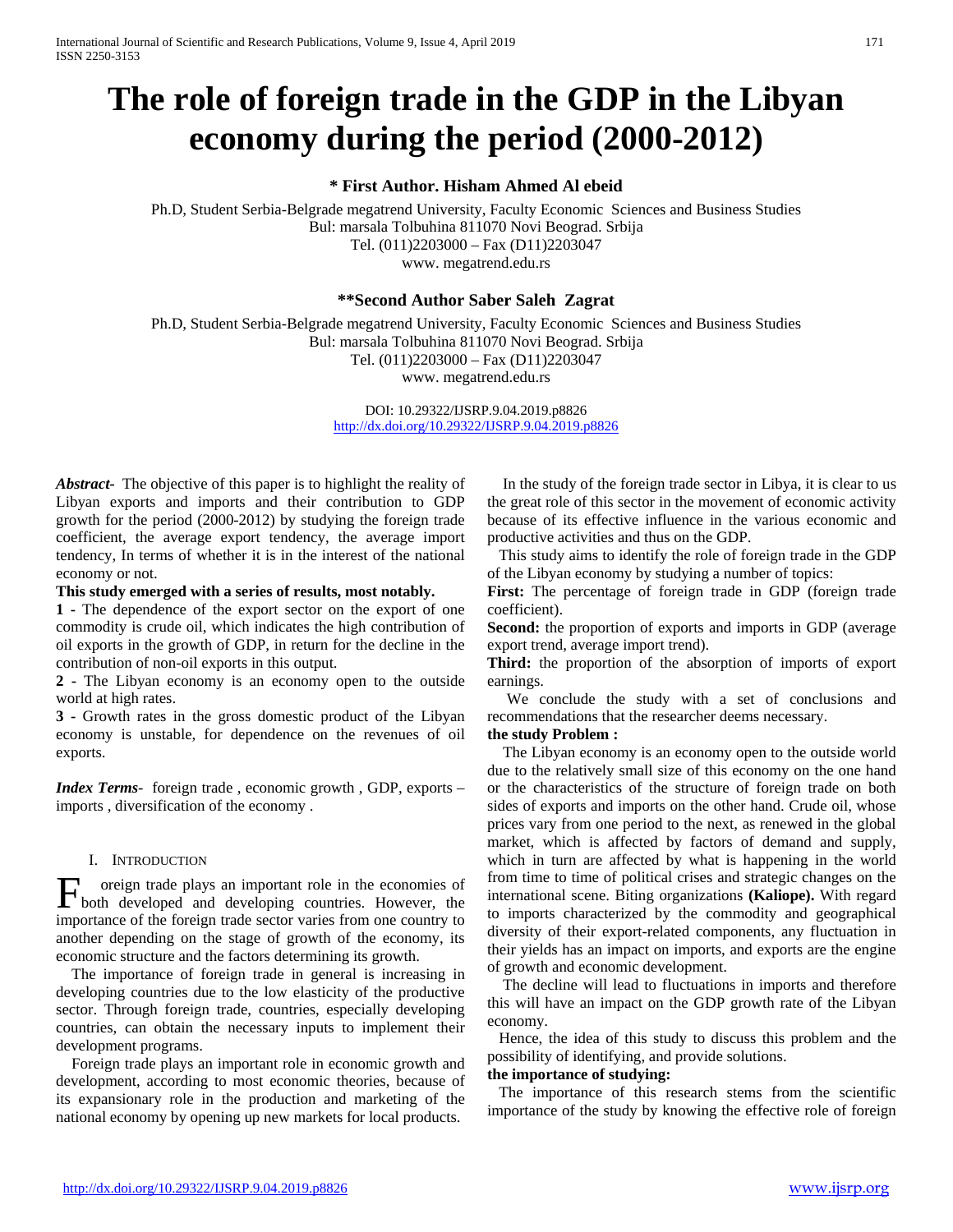trade in GDP by studying and analyzing the components of foreign trade represented in exports and imports.

 This will allow greater flexibility for policy makers to choose appropriate export and import policies, which will contribute to raising scientific efficiency to achieve the objectives of this policy on the one hand, and to achieve and promote sustainable development in the economy.

# **Objectives of the study :**

# **This study aims to:**

**1 -**To know the impact of foreign trade on the GDP of the economy and the change in the structure of exports and imports as a result of the economic development process.

**2-** To know the percentage of exports and imports **(the average inclination of each)** in the GDP.

**3 -** Know the percentage of the absorption of imports of export earnings in the Libyan economy, and the impact on GDP.

# **Study Hypothesis:**

# **This study proceeds from the following hypotheses:**

**1-** Achieving stability and economic development and accelerating growth rates in Libya, especially in the present and future, depends on diversification of sources of income from foreign currency

**2 -** Increasing the degree of openness in the country, which will affect the economic growth rates in Libya, and this increase in openness is increasing in both exports and imports, the real demand for exports reflected on the growth rate of GDP, and increased openness Which will work to increase inflation rates in the country, and this indicates a positive relationship between each Export growth rate, growth of intermediate and capital imports and growth rate of Libyan GDP.

# **Methodology of the study:**

 The methodology of the study is defined as a specific analytical method that is followed to achieve the objectives of the study.

 In economic research there are many analytical methods that can be adopted and applied, and one of the most important methods used in the analysis of economic variables.

(Descriptive analytical method of economic variables), (quantitative analytical method of economic variables).

 In this study, the methodology will be descriptive analytical method based on the collection of statistical data and tabulation in the form of tables, indicators and extraction of the most important percentages and their averages and description and analysis to clarify the relationship between Libyan trade and GDP in line with the objectives and objectives of the study.

#### **The limits of the study :**

 **Spatial boundaries:** The study will be limited to studying the role of foreign trade in the GDP of the Libyan economy.

**Time Limits:** The study covered the period of time (2000-2012) **Data and information source:**

 The problem of this research was analyzed and prepared based on data and information provided by the National Authority for Information, Documentation, Economic Reports and Economic Publications of the Central Bank of Libya and some reports of the various committees.

#### **Previous studies :**

 Several empirical and applied studies dealt with the relationship between foreign trade and GDP by estimating and analyzing, using statistical methods and different research methods. Among these studies, **we find, for example:**

# **1 - Michel study (1977):**

 In this study, the ratio of exports to GDP was used to test the hypothesis that rapid export growth leads to an increasing growth in the GDP of two groups of countries, industrial and developing countries. Through this study, Between exports and GDP growth, especially in less developed countries **(Mufraj Al-Qahbani, 2002: 685) .**

#### **2 - Ajanta study (1979):**

 The purpose of this study is to examine the relationship between foreign trade and economic growth in Nigeria during the period (1954-1974), in which the ratio of exports to GDP was used, in addition to using the regression of change in output to change in exports using current prices. To prove the hypothesis of export leadership for economic growth, and this study confirmed a strong positive relationship between exports and economic growth.

 In terms of imports and their relation to economic growth, Fajana used a variable regression equation, the ratio of imports of capital goods to GDP, and the ratio of exports to GDP to measure the effect of imports on economic growth for the period 1954- 1974 using data on previous variables in prices This study found a positive relationship between imports of capital goods, raw materials and economic growth, but this relationship is not strong **(Mohammed Al-Quraishi, 1990:11) .**

# **3 - Study of Abdullah Amhamed Shamia ((1970-1986):**

 This study examines the effect of the import substitution policy and the export promotion policy in the Libyan economy (1970-1986). This study used the real annual growth rate of GDP, the growth rate of total exports, oil exports and non-oil exports to measure the correlation between Growth in exports and economic performance as an indicator of export promotion policy. Finally, this study concluded that there is a strong positive correlation between the growth rate of output GDP and oil exports, while the correlation coefficient between the rate of growth of output and non-oil exports is negative and has a relatively low value, which confirms that the growth of the Libyan economy depends on oil exports **(Abdullah Shamia ,1990 :39) .**

II . The percentage of foreign trade in GDP (foreign trade coefficient

 Foreign trade plays an important role in the economic life of the country. This importance is reflected in the role played by foreign trade in economic development in the export revenues that contribute to the development of other economic sectors. Foreign trade is one of the most important economic activities in the Libyan national economy. The economy of foreign markets for the disposal of Libyan products to various sectors of the national economy, and the provision of foreign exchange necessary to support and finance various programs and development plans, and to secure the need of the national economy of goods **(**industrial, consumer, and productivity**)** Produced by developed countries.

The most important indicators that measure the extent of the opening of the national economy to the outside world is the ratio of foreign trade to GDP. The higher this percentage, the more open the national economy is to the outside world, and some economists believe that the economy is open to the outside if this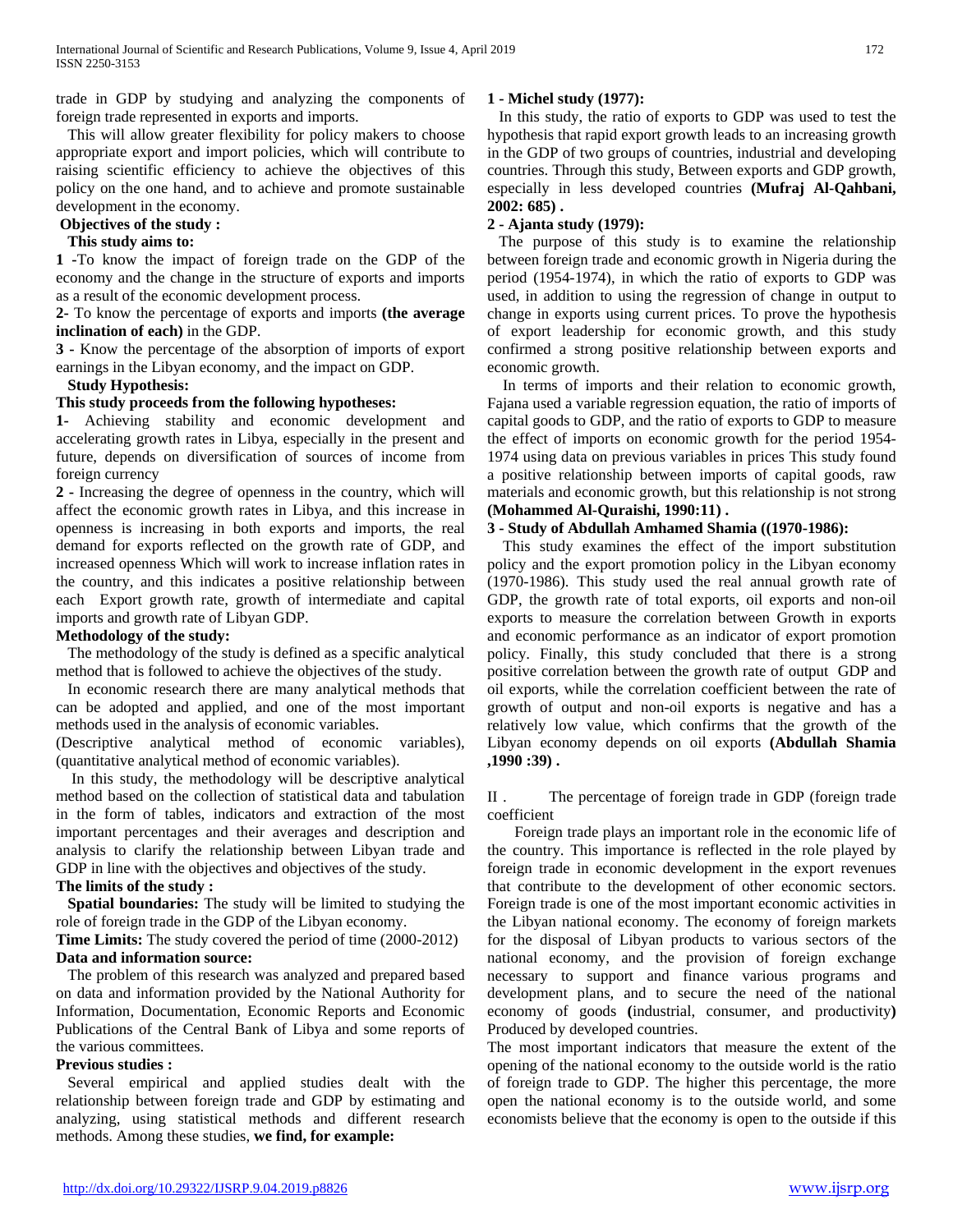# percentage (40%) or more **(Abdullah Amhamed Shamia ,1991:139).**

 This indicator expresses the relationship between the total value of foreign trade **(**exports + imports**)** and the gross value of GDP, calculated by calculating the percentage of foreign trade value of the value of GDP.

 It is true that the rise of this indicator in some developed countries **(**Britain, Germany**)** does not necessarily mean the dependence of the economy of these countries abroad, but this means the ease of exposure of their economies to external influences, and this is especially true for developing countries that rely on the export of a few commodities in raw form . Therefore, the rise of this indicator is evidence of the dependency of the economy of these countries abroad and its vulnerability to fluctuations in the export markets.

 The impact of foreign trade on the national economy is illustrated by the relationship between the total value of foreign trade and GDP, noting that there is a positive correlation between the components of foreign trade **(**exports, imports**)** and GDP.

 Thus, the higher the rate of openness to the outside, the greater the impact of external factors and variables on the national economy, especially in light of the dependence on the export of one commodity **(**oil**)**, which means that any volatility in foreign markets can move its effects to the Libyan economy, Oil, for example, or low prices leads to a drop in oil revenues, which would upset the development plans and economic stability in Libya.

**Table (1)**

The growth of foreign trade in GDP **(foreign trade coefficient)** during the period (2000-2012) **Table (1)**

| * foreign   | <b>GDP</b> | The     | Imports | <b>Exports</b> | Non-    | <b>Exports</b> | the  |
|-------------|------------|---------|---------|----------------|---------|----------------|------|
| trade       |            | volume  |         | Total          | oil     | Oil            | year |
| coefficient |            | of      |         |                | exports |                |      |
| (% )        |            | foreign |         |                |         |                |      |
|             |            | trade   |         |                |         |                |      |
| % 24.8      | 33126.7    | 8226    | 2106    | 6160           | 230     | 5930           | 2000 |
| % 28.8      | 33290.2    | 9615    | 2895    | 6720           | 256     | 6464           | 2001 |
| % 68.7      | 33163.5    | 22784   | 9493    | 13291          | 354     | 12937          | 2002 |
| % 77.7      | 37423.3    | 29106   | 9386    | 19720          | 906     | 18814          | 2003 |
| % 103.5     | 39678.9    | 41092   | 13110   | 27982          | 1150    | 26832          | 2004 |
| % 132.7     | 44087.2    | 58519   | 15683   | 42836          | 1181    | 41655          | 2005 |
| % 156.2     | 46583.6    | 72785   | 16659   | 56126          | 1447    | 54679          | 2006 |
| %170.6      | 48898      | 83424   | 21698   | 61726          | 1473    | 60253          | 2007 |
| % 204.9     | 50228.7    | 102965  | 25938   | 77027          | 1784    | 75243          | 2008 |
| % 148       | 49854.3    | 73822   | 27503   | 46319          | 1693    | 44626          | 2009 |
| % 179.8     | 52009.9    | 93539   | 31881   | 61658          | 1808    | 59850          | 2010 |
| % 183.2     | 20146.3    | 36918   | 13664   | 23254          | 465     | 22789          | 2011 |
| % 273.3     | 39922.7    | 109136  | 32243   | 76893          | 1538    | 75355          | 2012 |

**Table of the researcher's numbers based on the data received from:**

**1.** Central Bank of Libya, Forty-third Annual Report, Fiscal Year 1999, pp. 58-61.

**2.** Previous source, Forty-sixth Annual Report, fiscal year 2002, pp. 54-55.

**3.** Previous source, Fifty-first Annual Report, Fiscal Year 2007, pp. 32-33.

**4.** Previous source, Fifty-third Annual Report, fiscal year 2009, pp.37-38.

**5.** Central Bank of Libya, Economic Bulletin, Volume IV, First Quarter, 2014, pp. 67-69.

**6.** National Information and Documentation Authority, Foreign Trade Statistics, multiple editions of the year (2000-2012).

 **\*** Foreign Trade Factor = Volume of Foreign Trade \ Gross Domestic x100

#### **Table (1) notes the following:**

 The rates of openness of the Libyan economy to the outside world are very high, as the average rate during the study period (2000-2012) (134.7%).

 In general, this percentage did not fall below (24.8%) during the study period. The highest rate was in (2012) (273.3%) while the lowest level was (24.8%) in (2000).

 According to the results obtained in this study, increasing the degree of openness of the Libyan economy to the outside world will affect the economic growth rates in Libya. This increase in openness will increase in both exports and real imports and inflation rates in the country. The effect on exports is reflected in the rate of economic growth, which means that this economy has a high degree of trade dependency and hence the economic dependence of the outside world. Thus, the liberalization of foreign trade improves the flow of exports abroad, leading to higher economic growth rates Starting from full trade liberalization phase.

> III. Evolution of the ratio of exports and the proportion of imports in GDP (average export trend, average import trend)

 The average export trend is one of the indicators that measures the economy's ability to export. It is measured by the ratio of exports to GDP, and the higher the percentage, the greater the ability of the national economy to export. The overall average during the study period (2000-2012) shows that the average tendency for export reached (93.6%), due to the increase in the quantity and value of oil exports during that period,

 As well as the average tendency for import is one of the indicators that indicate the extent of openness of the economy to the outside world, which is measured by the proportion of commodity imports to GDP, the higher this percentage increase the opening rate of the national economy to the outside world, but some economists that The economy is open and, to a high degree, if it reaches (20%) or more, which increases the impact of external factors on the national economy **(Ibrahim Al-Issawi , 1989 :17).**

 Because this means that the national economy depends heavily on the outside world in the provision of its various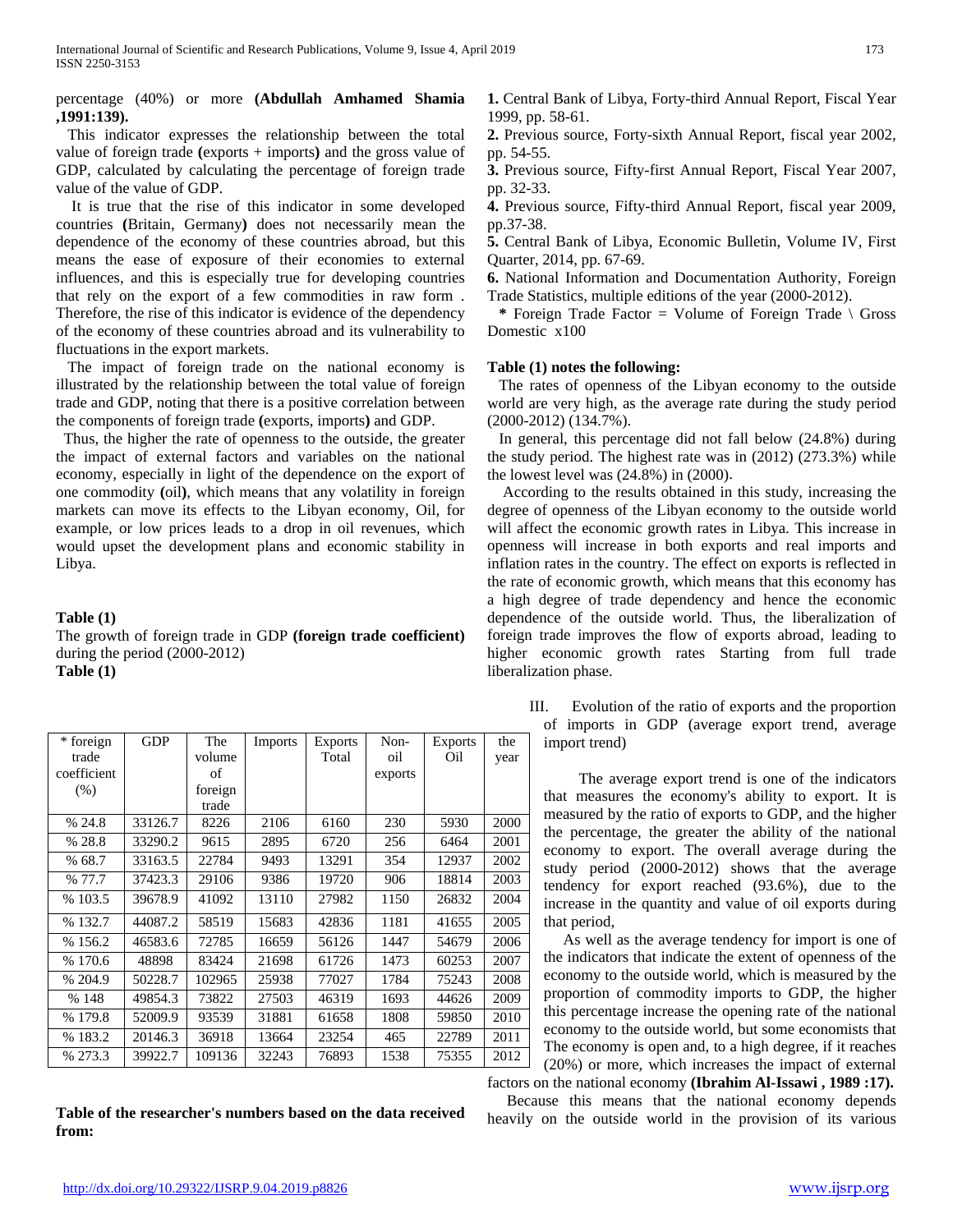commodity needs and the increase in this tendency means on the other hand increased spending on imports.

 The average year during the study period (2000-2012) shows that the average tendency of imports reached (41.0%). This means that the Libyan economy is living in the stage of openness to the outside world. This rate has been in some years low due to the decrease in oil revenues, And the slight increase in GDP at the beginning of the nineties caused by the economic returns of many development projects on the other hand, and the rise in import prices due to high prices in the countries of importation led to a decline in Libyan imports,

shown in Table (2).

#### **Table (2)**

Evolution of the ratio of exports and imports in GDP **(average export trend, average import trend)**

The results were as

| * Average     | $\ast$                | <b>GDP</b> | <b>Imports</b> | <b>Exports</b> | the  |
|---------------|-----------------------|------------|----------------|----------------|------|
| mileage of    | Average               |            |                |                | year |
| import $(\%)$ | mileage               |            |                |                |      |
|               | of export             |            |                |                |      |
|               | (% )                  |            |                |                |      |
| % 6.3         | %18.5                 | 33,126.7   | 2,106.0        | 6,160.0        | 2000 |
| %8.6          | % 19.4                | 33,290.2   | 2,895.0        | 6,464.0        | 2001 |
| % 28.6        | 40.0<br>$\%$          | 33,163.5   | 9,493.0        | 13,291.0       | 2002 |
| % 25.0        | 52.6<br>$\%$          | 37.423.3   | 9.386.0        | 19,720.0       | 2003 |
| 33.0<br>%     | 70.5<br>$\%$          | 39,678.9   | 13,110.0       | 27,982.0       | 2004 |
| %35.5         | 97.1<br>$\frac{0}{0}$ | 44,087.2   | 15,683.0       | 42,836.0       | 2005 |
| % 35.7        | 120.4<br>$\%$         | 46.583.6   | 16,659.0       | 56,126.0       | 2006 |
| 44.3<br>$\%$  | 126.2<br>$\%$         | 48,898.0   | 21,698.0       | 61,726.0       | 2007 |
| 51.6<br>$\%$  | 153.3<br>$\%$         | 50,228.7   | 25,938.0       | 77,027.0       | 2008 |
| 55.1<br>%     | 92.9<br>$\%$          | 49.854.3   | 27,503.0       | 46,319.0       | 2009 |
| % 61.2        | 118.5<br>$\%$         | 52,009.9   | 31,881.0       | 61,658.0       | 2010 |
| %67.8         | % 115.4               | 20.146.3   | 13,664.0       | 23,254.0       | 2011 |
| % 80.7        | % 192.6               | 39,922.7   | 32,243.0       | 76,893.0       | 2012 |

#### **Table of the researcher's numbers based on the data received from:**

**1 -** Central Bank of Libya, annual reports, multiple versions of the year (2000-2012).

**2 -** Central Bank of Libya, economic publications, multiple versions of the year (2000-2012).

**3 -** National Information and Documentation Authority, Foreign Trade Statistics, various editions of the year (2000-2012).

**\*** Average mileage of export = exports / GDP X100.

 **\*** Average mileage of imports = imports / GDP X100.

# **From the above table it is noted that:**

**1-** The average export trend during the period (2000-2004) was (40.2%), which indicates an increase in revenues from oil exports due to the rise in oil prices in the global market.

The average import rate during this period reached about (20.3%), which indicates that the improvement in oil prices achieved revenues that contributed to enabling the state to spend on the establishment and development of development projects.

**2-** The increase in the average export tendency during the period (2005-2008) to (124.2%), which indicates the increase in the growth of the national economy compared to the previous period (1990-1994), indicating that the oil exports positively affected the GDP.

The average trend of imports during this period also increased to (41.7%) compared to the previous period, indicating that the state's ability to establish new projects and finance and expand the projects necessary for the country's economic development process increased.

**3-** The average trend of exports during the period (2009-2012) was (129.8%), which indicates that oil exports recorded a clearly high relative importance in the GDP during this period.

 As for the average tendency of imports during this period, it reached( 66.2%) compared to the previous period. This increase is due to the increase in imports of production goods and production requirements, as well as the increase in oil exports during this period.

IV. Evolution of the ratio of imports to exports (absorption rate

 The ratio of the absorption of imports to the export earnings is measured by the ratio of imports to exports.

 This ratio shows the effect of the change in the export earnings on imports. Therefore, the various commodity imports are financed by the export proceeds.

 The average of the study period (2000-2012) (45.4%) of the export earnings, which is high, and the higher this percentage as evidenced by the increased dependence of the Libyan economy on the outside world and as this percentage will not exceed (100%), this means that the Libyan balance of trade in the case of surplus over the period Study however it should be noted that whenever The import uptake rate of export receipts increased, which led to a decrease in the surplus of the Libyan trade balance.

The results were as shown in Table (3)

# **Table (3)**

Evolution of the ratio of imports to exports **((absorption ratio))**

| * Import absorption | <b>Imports</b> | <b>Exports</b> | the year |
|---------------------|----------------|----------------|----------|
| ratio of export     |                |                |          |
| earnings%           |                |                |          |
| % 34.1              | 2,106.0        | 6,160.0        | 2000     |
| %44.7               | 2,895.0        | 6,464.0        | 2001     |
| % 71.4              | 9.493.0        | 13,291.0       | 2002     |
| % 47.5              | 9,386.0        | 19,720.0       | 2003     |
| % 46.8              | 13,110.0       | 27,982.0       | 2004     |
| %36.6               | 15,683.0       | 42,836.0       | 2005     |
| % 29.6              | 16,659.0       | 56,126.0       | 2006     |
| % 35.1              | 21,698.0       | 61,726.0       | 2007     |
| % 33.6              | 25,938.0       | 77,027.0       | 2008     |
| % 59.3              | 27,503.0       | 46,319.0       | 2009     |
| % 51.7              | 31,881.0       | 61,658.0       | 2010     |
| % 58.7              | 13,664.0       | 23,254.0       | 2011     |
| %41.9               | 32,243.0       | 76,893.0       | 2012     |

**Table of the researcher's numbers based on the data received from:**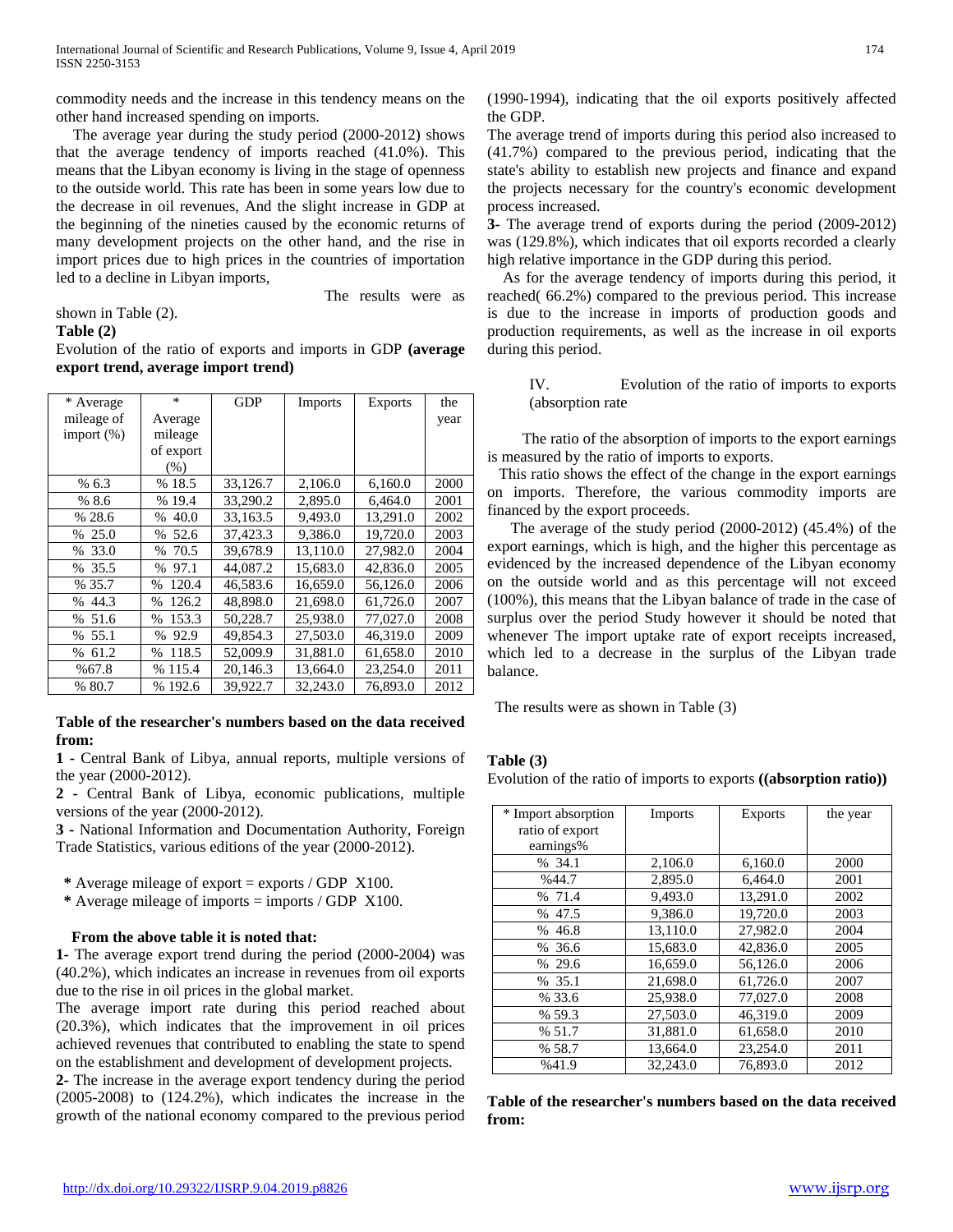**1 -** Central Bank of Libya, annual reports, multiple versions of the year (2000-2012).

**2 -** Central Bank of Libya, economic publications, multiple versions of the year (2000-2012).

**3-** National Information and Documentation Authority, Foreign Trade Statistics, multiple editions of the year (2000-2012).

**\*** Absorption ratio Imports to exports = imports / exports X100

# **From the above table it is noted that:**

**1 -**The ratio of the absorption of imports to the export earnings during the study period fluctuated between the rise and the decline. This percentage reached (48.9%) during the period (2000-2004). This means that the Libyan trade balance was in surplus during this period.

**2-** The percentage of imports absorbed by the export revenues during the period (2005-2008) decreased to (33.7%), which means increasing the openness of the Libyan economy to the outside world.

**3-** The import uptake rate of the export earnings during the period (2009-2012) increased to (52.9%) compared with the previous period (2005-2008). This increase was due to the increase in import prices during that period.

 The high import uptake rate of export earnings can be attributed to two main reasons **(Hisham Ahmed , 2007 : 144).**

**1-** Exports **(or export earnings)** have been significantly reduced by the fall in oil prices, a serious negative side, to find industrial alternatives that contribute to the diversification of the structure of Libyan exports to mitigate vulnerability to external crises.

**2 -** The rise in imports may be due to the increase in prices below quantities, especially after the adoption of the Western industrial countries policies against the policy of oil-exporting countries, which aims mainly to increase the prices of manufactured goods imported by these countries.

### V. CONCLUSION

### **First: Results:**

 The most important results in this study can be drawn, and summarized in the following points, which are **useful for this study:**

 **1 -** The dominance of the oil sector on Libyan exports, by tracking the volume of Libyan exports of oil and non-oil, we find that the exports have a substantial percentage, which did not decrease throughout the years of study (93.6%) of the total exports during the study period (2000-2012) either non-oil exports Only a small fraction of the 6.4 percent of the study years remained. The Libyan economy is dependent on the export of one commodity, which makes the Libyan economy more vulnerable to price fluctuations in world markets.

 As well as imports did not lose their share of the increase during the study period due to the abolition of quantitative restrictions on roses and foreign exchange control, especially in the last years of the study, stressing the dependence of the Libyan economy on imports to fill a large part of domestic demand for consumer goods and investment.

**2 -** The Libyan economy is considered an economy open to the outside world, as evidenced by the indicators used to measure openness, **which can be explained as follows:**

**A)** The **(Exports and imports)** and GDP, as the increase in exports by a certain percentage will lead to an increase in GDP. The ratio of foreign trade to GDP **(foreign trade coefficient)** has not decreased from (24.8%) for The study period.

**B)** The ratio of exports to GDP **(average export trend)** reached about (93.6%) as a general average during the study period.

**C)**The ratio of imports to GDP ratio **(average import tendency)** reached about (41.0%) as a general average during the study period.

**d)** Imports absorb about( 45.4%) of the export earnings as a general average during the study period.

## **Second : Recommendations:**

 Based on the previous results reached through this study, we can offer a number of recommendations to raise and activate the role of foreign trade in the future**, as follows:**

**1 -** The adoption of the economy on the export of one commodity (oil) makes it hostage to this commodity in terms of demand and prices in the future, and this dependence will not achieve the stable economic growth required, and therefore must be diversified sources of income and find strategic alternatives to help reduce dependence on oil , Which means the need to work on the diversification of the base of exports, and the trend to industries that have to do with the oil industry and the production of crude oil because of this type of natural resources of competitive advantage, such as industries based on the inputs of the oil sector, chemical and petrochemical industries proved successful Has through the experience of previous years, which means that the interest in these industries would contribute to the diversification of even a simple structure in Libyan exports.

**2 -** To seek alternative sources in generating GDP and gross income, and reduce dependence on oil revenues as a source of financing development projects.

**3-**To limit the import of locally produced goods and to concentrate imports on goods entering the economic development process.

**4 -** The need to adopt the policy of expanding the base of export sectors instead of focusing on the export of crude oil in its initial form, and work on the expansion and development of other economic sectors, the most important industrial sector, service sectors, and at the same time attention to the training and qualification in these sectors. Economically and economically, with a view to local marketing in the initial phase and then export it.

**5-** Review the structure of the trade policy followed and lay the foundations for protecting the emerging industries by providing an appropriate environment for the success of such industries such as reducing the tariff on intermediary and capital goods used in the production process.

**6 -** Focus on the policy of development of non-oil exports to overcome the problem of absolute dominance of oil exports on the structure of Libyan exports and this is according to the following:

**A)** Encouraging small-scale emerging industries, especially those based on locally produced raw materials based on economic feasibility, to be the basis for export at a later stage.

**B)** Development and development of local productive resources with competitive advantage, such as marine wealth and tourism, and geographical location with a view to diversifying sources of income and GDP.